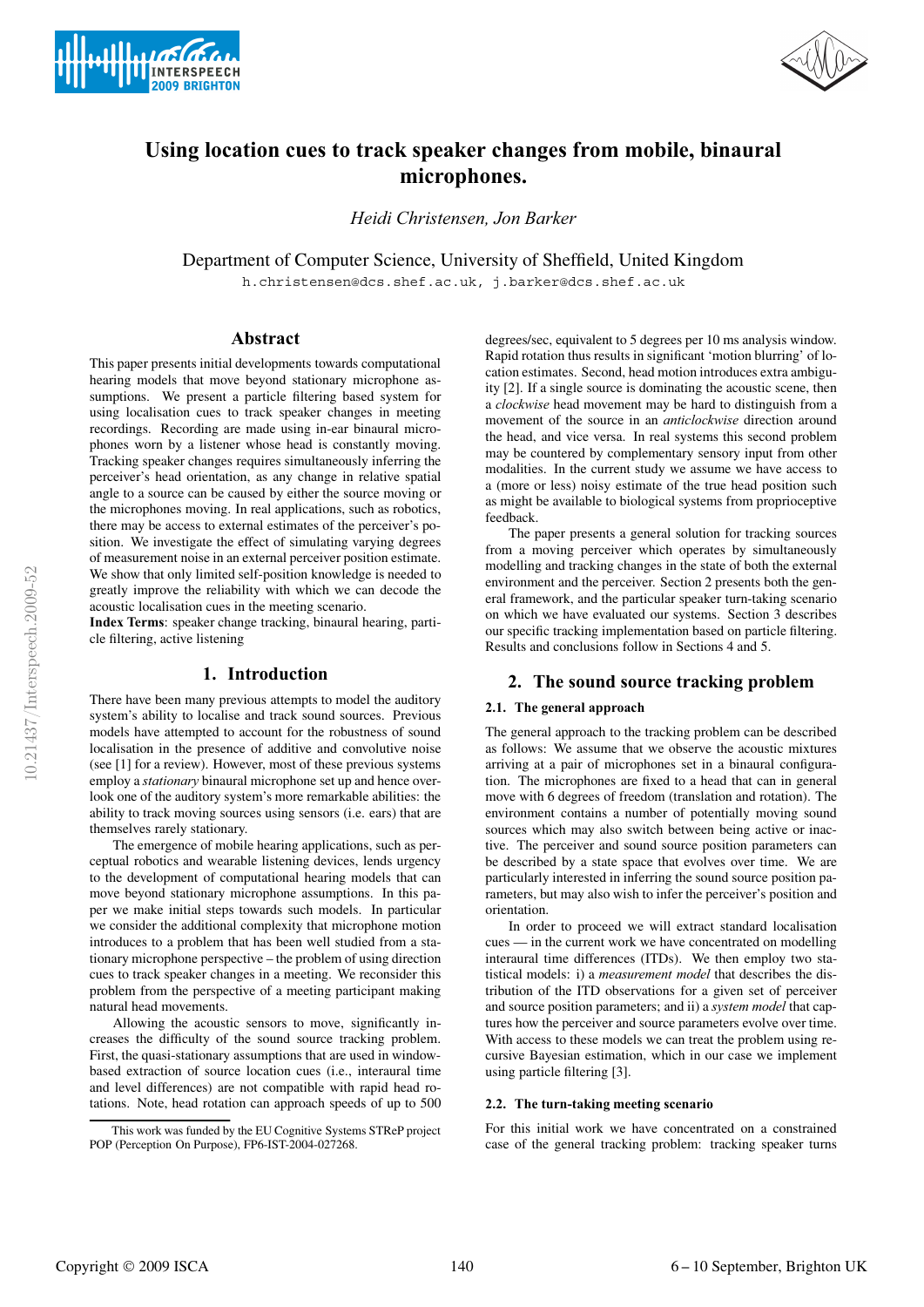in a meeting scenario. Data from the CAVA database has been employed [4]. This data was recorded from the perspective of a moving, human head and in a conversational situation with five speakers. The purpose of the CAVA corpus is to enable the investigation of binaural and stereoscopic cues from a humans' perspective in various environments. This was achieved by equipping the 'perceiver' (either a human or a dummy head) with a pair of binaural in-ear microphones. The perceiver was also wearing a helmet on which a pair of stereoscopic cameras were mounted (in this work the visual data stream was not used) and finally, on top of the helmet a 6 degree of freedom head tracking device was fitted so that the true head position and orientation is known. The head tracker information can be used to verify our algorithms, and it also provides a means of simulating potential position feedback information.

We have focused on a particular session from the CAVA database – Panel Meeting 1 (P1). Here the human perceiver and 5 'actors' are sitting around a table. Actors are separated by roughly 25◦ measured from the perceiver (see Figure 1). The perceiver is blind folded and the actors take turns to speak (counting from 1-5). Perceiver head movements have been induced by giving the perceiver the task of monitoring speaker changes and turning to face the current speaker. The task for our system will be to use ITD cues in the binaural recording to estimate which of the speakers is active at any instant.

#### **2.3. Modelling the turn-taking meeting scenario**

The meeting scenario is suitable for this initial study because it allows us to considerably reduce the complexity of the general model described in Section 2.1. We will model the scenario with three main assumptions: i) that there are a fixed and known number of speakers seated at fixed, known positions and making only small scale movements around this position, ii) that the perceiver's head movement is mainly head rotation in the horizontal plane, i.e. from  $-90$  to  $+90°$  azimuths, and iii) that one and only one person is speaking at a time.

Given the above assumptions, the CAVA meeting scenario can be described by a relatively simple state space. From the acoustic signal we are extracting localisation cues that indicate  $\theta^O$  the spatial angle of a sound source *relative* to the rotational angle of the perceiver's head. This perceived angle is the difference between the absolute angle of the perceiver's head,  $\theta^H$  (i.e. the angle relative to a fixed room axis) and the absolute spatial angle of the active sound source  $\theta_{cur}^S$  (see Figure 1). It is these underlying angles,  $\theta^H$  and  $\theta^S_{cur}$ , that we wish to track in order to recover a full description of the scenario.

We model the situation with a state space

$$
\boldsymbol{\alpha} \stackrel{\triangle}{=} (\theta^H, \theta_1^S, \dots \theta_K^S, \text{cur}), \tag{1}
$$

where  $\theta^H$  is the absolute spatial angle (azimuth) of the head,  $\theta_k^S$  is the absolute azimuth of speaker k, K is the total number of speakers, and  $cur \in \{1, \ldots, K\}$ , indicates which speaker is speaking.

This model allows for a fully dynamic setup, where the perceiver's head can be turning, and where each sound source can be moving around independently. Following our assumptions,  $\theta_k^S$  will be constrained to vary within a small range of a known initial position,  $\theta_k^{S'}$ .

## **3. Particle filtering**

The task of tracking the azimuth of a set of sound sources lends itself to sequential, recursive filtering approaches where a new



Figure 1: *Illustration of the definition of* θ*–parameters for P1.*

Bayesian estimate of the state is inferred for each time step by combining the previous estimate with what can be learnt from the incoming set of observations (see [3] for a tutorial). Particle filtering methods attempt to construct a posterior probability density function (pdf) of the state based on all available observations as well as other prior information such as what might be known about the dynamicity of the targets. We will present an overview of a particle filtering formulation suitable for the case of tracking multiple sound sources from the point of view of an active perceiver. This can be seen as an extension of Vermaak and Blake's formulation of the case for a static perceiver [5].

#### **3.1. Observations**

The ITD-based observations are extracted from an auditory front-end simulating the cochlear frequency analysis of the human ear. The model is implemented using a filterbank consisting of 64 overlapping bandpass gammatone filters, with centre frequencies spaced uniformly on the equivalent rectangular bandwidth (ERB) scale between 50 Hz and 8000 Hz. The output of the filterbank is used to generate cross-correlograms on lags corresponding to the range  $-90°$  to  $+90°$  azimuths. The standard procedure of estimating ITDs is to identify one or more peaks in the summed cross-correlogram (e.g. Jeffress' model [6]), however, the data are often very noisy and spurious peaks may arise due to reverberation in the room or competing sound sources.

Figure 2 illustrates what the summed cross-correlogram looks like for parts of the P1 CAVA session. The underlying 'track' of ITDs was plotted above the image. The sweeps arising from when the perceiver is turning his head towards a new speaker are clear. However, it is also evident that the data is challenging and that the largest peak in each frame would not always capture the active speaker location. We have therefore chosen to extract the lags corresponding to the three largest peaks for each frame; this has proven to be a good compromise between ensuring that a high probability of the true ITD is being observed and that not too much noise is included in the data.

#### **3.2. System model**

The system model determines how the state represented by each particle is progressed at each time step:  $\alpha_t \rightarrow \alpha_{t+1}$ , i.e. a head angle model  $(\theta_t^H \rightarrow \theta_{t+1}^H)$  and a speaker change model  $(\theta_{k,t}^S \rightarrow \theta_{k,t+1}^S, cur_t \rightarrow cur_{t+1}).$ 

The system model assumes very small, i.i.d. Gaussian distributed changes in head angle from frame to frame

$$
\theta_{t+1}^H \sim \theta_t^H + \mathcal{N}(0, \sigma_H^2), \tag{2}
$$

with  $\sigma^H = 1^\circ$ , determined empirically.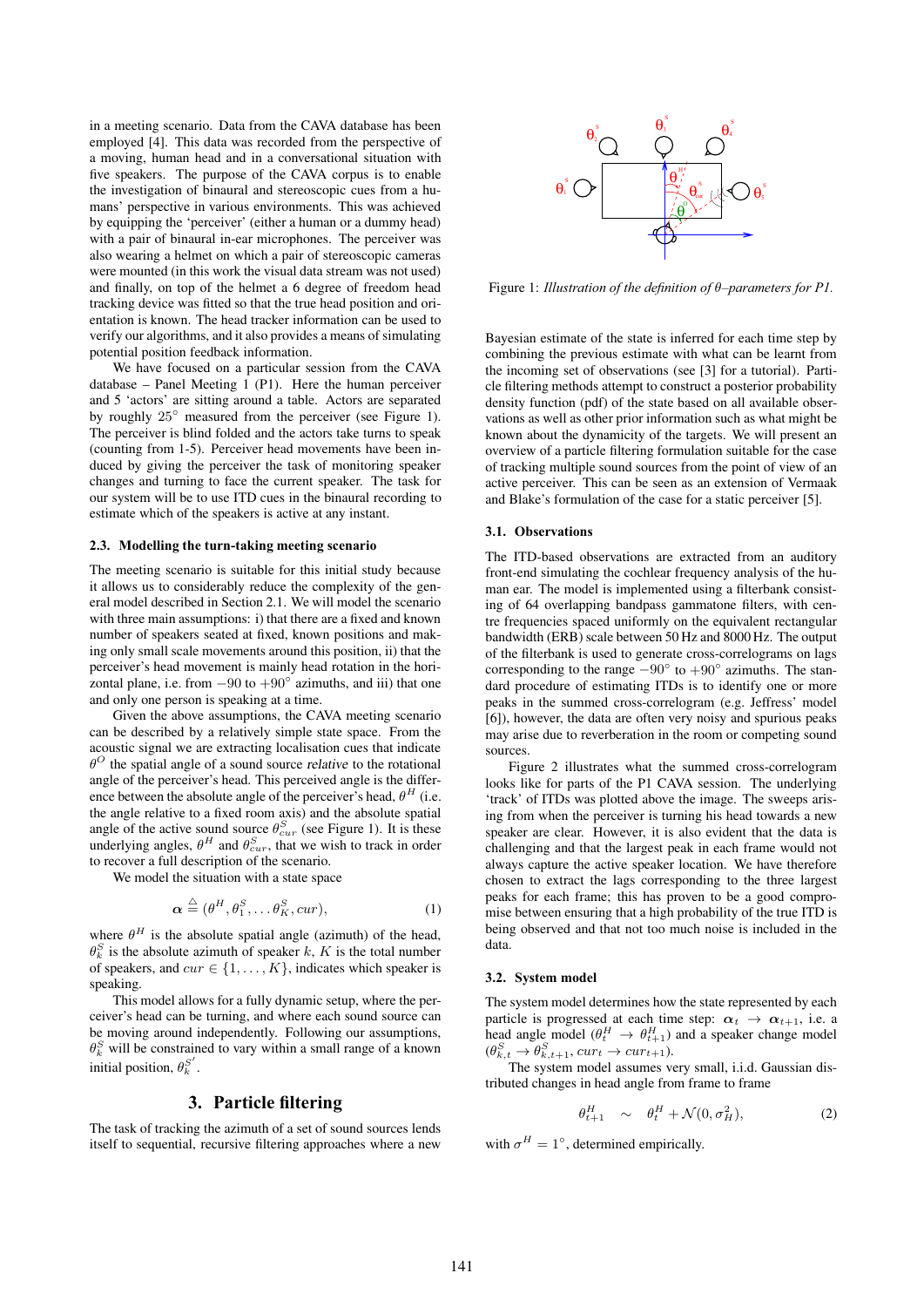

Figure 2: *Illustration of summed cross-correlogram for 2000 frames of the P1 CAVA session. The underlying ITD 'track' has been manually drawn above.*

The speaker changes controlled by *cur* are modelled by a two-state model with a probability  $q$  of continuing with the same speaker and a probability  $(1 - q)$  of changing speakers. The propagated  $\theta_{k,t+1}^S$  will be drawn from a Gaussian distribution

$$
\theta_{k,t+1}^S \sim \mathcal{N}(\theta_k^{S'}, \sigma_S^2)
$$
 (3)

where  $\theta_k^{S'}$  and  $\sigma_S$  are the known mean position and standard deviation of the speaker. Parameters were estimated from data as  $q = 0.9953, \sigma_s = 2$ .

#### **3.3. Measurement model**

The measurement model provides the model with our belief about the likelihood of observations conditioned on the current state. The sensory system consists of a pair of in-ear microphones and the observation vector is extracted by identifying three peaks in the cross-correlogram. These are transformed into azimuth,  $\mathbf{D} \triangleq (D_1, \ldots, D_N)$ , where  $0 \leq N \leq N_{max}$ is the number of candidate azimuth measurements. We assume that at most one of the candidate measurements corresponds to the true peak and that the rest are due to spurious peaks, 'clutter' peaks. The true azimuth associated with the source state  $\alpha$ is given by

$$
D_{\alpha} \stackrel{\triangle}{=} (\theta_{\alpha}) = (\theta_{\alpha, cur}^{S} - \theta_{\alpha}^{H}), \tag{4}
$$

where  $\theta_{\alpha}$  is the true location of the current speaker relative to the perceiver's head.

The measurement model is used in the 'update' state of the particle filtering algorithm, where the particles are updated with the knowledge we can gain from the new observations. Hence, we are interested in the likelihood function,  $p(D|\alpha)$ . We note that as Eq. 4 defines a deterministic mapping, the likelihood satisfies  $p(D|\alpha) = p(D|D_\alpha)$ , which we will base our development on. We assume that each of the peak locations observed are independent, so that

$$
p(\mathbf{D}|D_{\alpha}) = \prod_{i=1}^{N} p(D_i|D_{\alpha}).
$$
 (5)



Figure 3: *Examples of speaker change segmentations from separate runs of the system. The top panel is the true segmentation and the following panels are system outputs for: i) when the head position is known, ii) the head position is observed with some noise, and iii) no head position information is available.*

Following the approach in [5] we develop a description for each  $p(D_i|D_{\alpha})$  based on the hypothesis that at most one of the observed peaks will have arisen as a result of the true state space and the remaining peaks are clutter. This is described below by using the indicator variable  $c_i$ , such that  $c_i = T$  if  $D_i$  is associated with the true source, and  $c_i = C$  if  $D_i$  is associated with clutter. The likelihood for a measurement from the true source is taken to be

$$
p(D_i|D_{\alpha}, c_i = T) = c_{\alpha} \mathcal{N}(D_i; D_{\alpha}, \sigma_D^2) \quad \text{for} \quad \mathcal{D}(D_i),
$$
\n(6)

where  $\mathcal{D} \triangleq [-D_{max}, D_{max}]$  is the set of admissible azimuth values for the microphones, and  $c_{\alpha}$  is a normalising constant. Thus, a true source peak is assumed to be normally distributed around the true relative azimuth. The likelihood of a clutter peak is assumed to be uniformly distributed within the admissible interval, independent of the true relative azimuth

$$
p(D_i|c_i = C) = U_D(D_i). \tag{7}
$$

In certain applications, information about the perceiver's position might be available and hence should be included in the measurement model; Eq. 5 is thus expanded

$$
p(\boldsymbol{D}, \boldsymbol{H}|\boldsymbol{\alpha}) = \prod_{i=1}^{N} p(D_i|D_{\boldsymbol{\alpha}}) \cdot p(\boldsymbol{H}|H_{\boldsymbol{\alpha}})
$$
(8)

where  $\mathbf{H} \stackrel{\triangle}{=} (\theta_{obs}^H)$  and  $H_{\alpha} \stackrel{\triangle}{=} (\theta_{\alpha}^H)$  and we have assumed that D and H are independent given the state,  $\alpha$ . We take the observation noise of the head position measurements to be normally distributed

$$
p(\boldsymbol{H}|H_{\alpha}) \sim \mathcal{N}(\boldsymbol{H}; H_{\alpha}, \sigma_H^2). \tag{9}
$$

The  $\sigma_H$  is set to match the variance used for generating the simulated, observed head tracks.

## **4. Results**

The task is to estimate which speaker is active at each frame. It was evaluated using the diarization error rate (DER) as defined